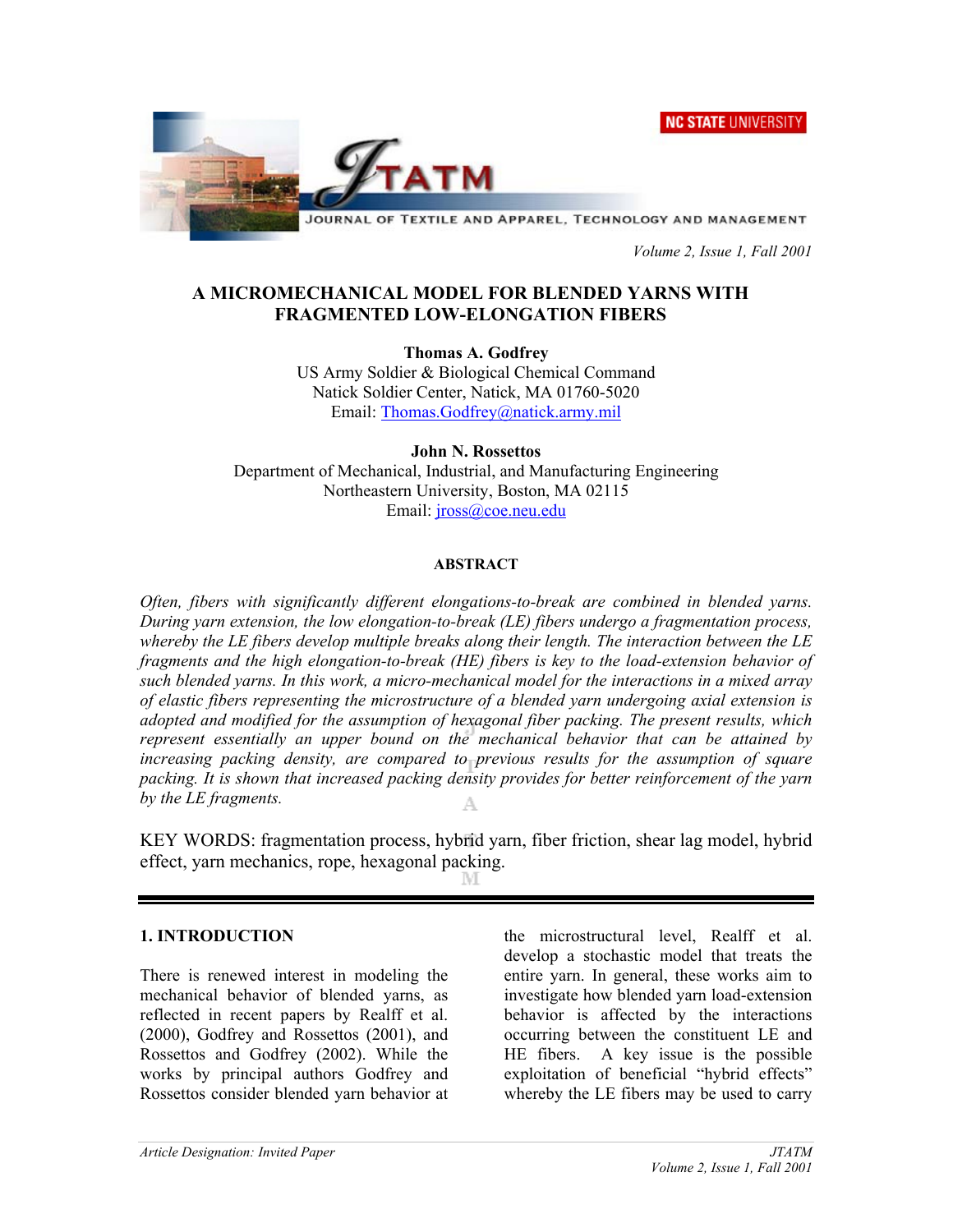loads in the yarn at strains exceeding the failure strain of a homogenous LE fiber yarn (Rossettos and Godfrey, 2002). Realff et al. (2000) and Godfrey and Rossettos (2001) discuss the successive fragmentation of LE fibers that occurs in blended yarns. These phenomena have close parallels in the mechanics of fiber-reinforced composites. Recognizing this, some authors have used twisted blended yarns as surrogates to elucidate the behavior of hybrid fiber composites (Monego et al., 1994; Pan et al., 1998). Clearly, research can be adapted in the opposite direction as well, and given the wealth of research activity over several decades in fiber-reinforced composites, blended yarn mechanics is well positioned to benefit. In particular, sophisticated statistical theories developed for fiber composites could be modified, using results and insights attained in the present and referenced works, to develop predictive theories for the stressstrain and strength behavior of blended yarns. Representative works in statistical theories for composites, treating complex T mechanistic aspects such as fiber fragmentation, frictional slip of fibers, matrix cracking, and matrix yielding, A include Curtin (1991, 1993), Nuemeister (1993), Phoenix et al. (1996), and Hui et al. T (2000).

The present work concerns the extension III of blended yarns undergoing fragmentation of the LE fibers. In the case that the LE fibers are significantly stiffer than the HE fibers, the fragmentation of the LE fibers may lead to a large drop in tension on the yarn as the yarn is extended in the postfragmentation regime. For high strength yarns, it is desirable, therefore, that the LE fragments continue to reinforce the yarn and contribute to the overall stiffness and loadcarrying ability. This is an important problem commercially because of the large quantities of blended staple yarns produced for apparel. However, tailoring of strength and stiffness properties through intimate blending of different fiber types may be useful in technical textiles as well. In high performance ropes, for example, it may be possible to design a rope with high initial stiffness in combination with high toughness and elongation-to-break by blending stiff LE

fibers with compliant HE fibers. Yarns created with such a combination of properties may also have application to woven fabrics used for soft body armor.

In this paper, we adopt a micromechanical model for the extension of a hybrid fiber array representing the microstructure of a hybrid yarn undergoing fragmentation of the LE fibers (Godfrey and Rossettos, 2001) and modify the model for the assumption of hexagonal fiber packing. The parallel mixed array of elastic fibers consists of a small fraction of relatively high-modulus, LE fibers dispersed among HE fibers. The LE fibers are assumed to break into fragments that slip relative to neighboring fibers in regions near the fragment tips; analysis of frictional slip forces acting in the slip region is motivated by results for yarn internal stresses (Hearle et al., 1969, pp. 175-212). The model is used to investigate the contribution of the LE fragments to the load-carrying ability of the fiber array. The present results are compared to previous results for the assumption of square packing. It is shown that increased packing density provides for better reinforcement of the yarn by the LE fragments. In addition, peak strains in HE fibers are shown to be reduced in hexagonal versus square packing, suggesting that more densely packed yarn microstructures may sustain higher extension prior to complete failure.

# **2. MICROMECHANICAL MODEL**

We adopt a micromechanical model, introduced by Godfrey and Rossettos (2001) under the assumption of square fiber packing. In this section, the main elements of the model are summarized, and the model is specialized for the hexagonal packing assumption.

Consider a uniformly blended twisted yarn composed of a small fraction of LE fibers dispersed among HE fibers. The yarn is assumed to possess the well accepted idealized helical structure (Hearle et al., 1969*,* pp. 65-67) where the fibers lie in coaxial concentric layers and follow helical paths. The tangent of the helix angle varies linearly with radial position in the yarn from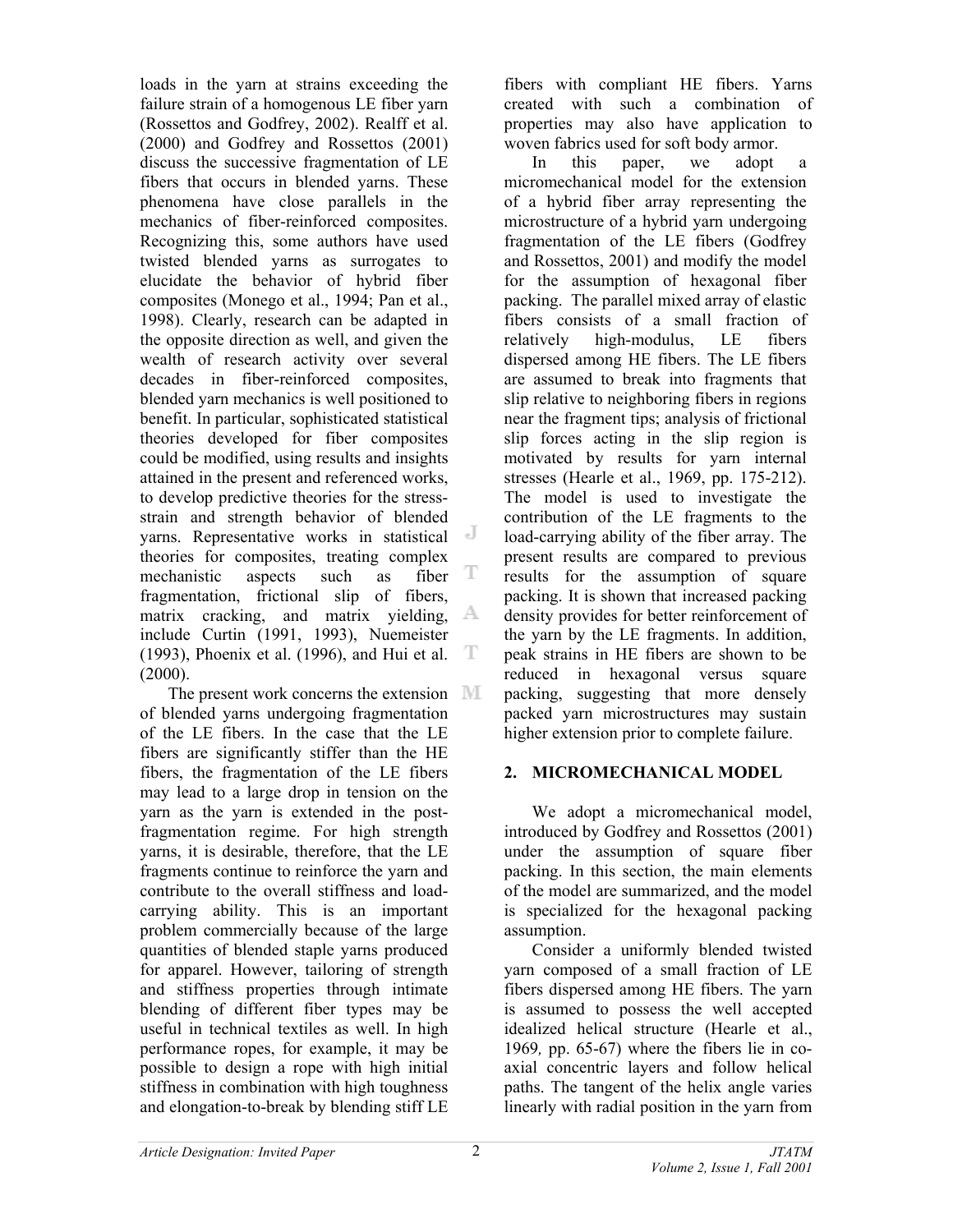zero at the center to a maximum on the yarn surface. Directing our attention to the central region of the yarn, the fibers are nearly parallel to the yarn axis. Fibers near the yarn's center, therefore, experience the highest strains during yarn extension and yarn rupture usually initiates in the central region.

As yarn tension increases, lateral compression drives the local packing toward a regular periodic structure. However, fiber migration, the tendency for the twisted yarn under tension to assume a circular crosssection, and size and shape differences between the LE and HE fibers necessitate that the fiber array deviate from a perfect lattice through packing flaws. For parallel fibers with identical circular cross-sections, hexagonal packing provides the maximum possible fiber packing density. As such, the behavior exhibited by hexagonally packed fiber arrays may be regarded as an upper bound on the mechanical behavior of fiber arrays with increasing fiber packing densities.

Consider a hexagonally packed mixed array of parallel linearly elastic fibers representing the local microstructure of the yarn near the yarn's center. For hybrid yarns containing sufficiently small fractions of LE fibers, we assume the LE fibers are far enough apart that their regions of influence do not overlap. The LE fibers are assumed to develop evenly spaced breaks such that they form fragments of uniform length 2 *l*. Based on these assumptions, we investigate the behavior of a finite section of the fiber array of length *l* comprised of one-half of a single LE fiber fragment embedded in the center of a hexagonal region of HE fibers. This finite section is essentially a unit cell of the fiber array. The *x-*coordinate axis is parallel to the fiber direction, with the origin placed at a LE fragment tip. The LE and HE fibers are assumed to be approximately transversely isotropic. Based on similar calculations with square packing (Godfrey and Rossettos, 2001), results are not particularly sensitive to number of layers of HE fibers surrounding the LE fragment that are included in the unit cell. In this work, three layers of HE fibers are included in the hexagonal unit cell, Figure 1. Due to

symmetry, only six fibers need to be independently represented in the model; these are shown in red (LE fragment) and white (HE fibers) in Figure 1. The fiber array is extended in the *x*-direction to a nominal strain ε.



**Figure 1.** Unit cell of hexagonally packed fiber array. LE fragment shown in red. HE fibers shown in white.

The general form of the fiber equilibrium equation in a square-packed array is derived in detail by Godfrey and Rossettos (2001). To derive equations for the six independent fibers in the hexagonal unit cell (Figure 1) we proceed as follows, starting with the center LE fragment. The fiber array is laterally compressed, due to the interaction of yarn tension and twist, so that fiber-to-fiber load transfer may occur via surface friction. Along the contact line with each of its six abutters, a contact "shear flow" is applied to the LE fragment (the LE fragment is denoted fiber number 0). The term "shear flow" is used here to connote a force per unit length. Figure 2 illustrates axial equilibrium of an arbitrary fiber under the influence of the shear flows from abutting fibers. HE fibers each have an effective axial stiffness *E\*A\** and the LE fiber has an effective axial stiffness *EA*. We denote the shear flow from fiber 1 to fiber 0 along the contact line as  $q_{1,0}$  and take the convention that positive shear flows to a fiber act in the positive *x*-direction on that fiber. By symmetry, fiber 0 experiences six

J.

T

A.

Ŧ

M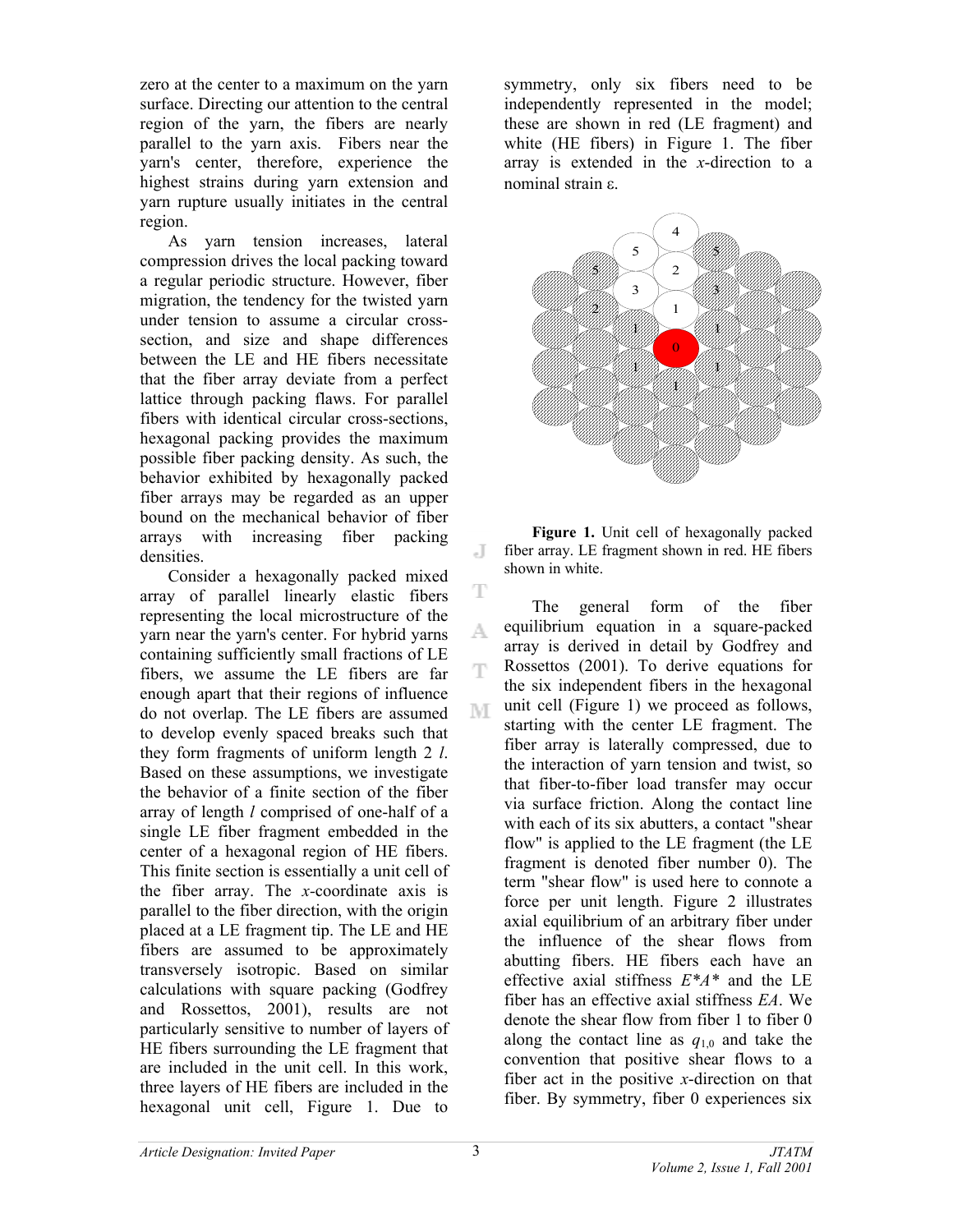identical shear flows from its interaction with its six abutters. Introduce  $u_n$  as the average axial (*x*-direction) displacement in fiber  $n$  at position  $x$ . It is convenient to take as the displacement reference the position of points on an undamaged fiber array (LE fiber is not fragmented) under the same nominal strain. For HE fibers, the axial force due to LE fiber fragmentation is  $E^* A^* (du)$  *dx*) and the axial force in the LE fragment due to fragmentation is  $EA( du_{0}/dx)$ . From the free body diagram, Figure 2, axial equilibrium for the LE fragment can, therefore, be written as,

$$
EA\frac{d^2u_0}{dx^2} + 6q_{1,0} = 0
$$
 (1)



**Figure 2.** Force equilibrium of fiber element.

#### **No Slip Between Fibers**

We assume that, given that no slip occurs at the contact surface, the shear flow at the contact line between two abutting fibers may be considered linearly proportional to the difference in the fibers' average axial displacements (Godfrey and Rossettos, 2001). For a contact line between an HE fiber and the LE fiber, we denote the proportionality constant *k*, and use *k*\* for contact lines between two HE fibers. For the shear flow  $q_{1,0}$ , the contact line is between an HE fiber and the LE fragment, so we write the shear flow as,

$$
q_{1,0} = k(u_1 - u_0), \qquad (2)
$$

where a positive shear flow occurs on fiber 0 when the displacement of fiber 1 exceeds that of fiber 0.

The proportionality constants *k* and *k*\* involve the shearing of fibers longitudinally due to surface tractions along the fiber-tofiber contact lines. Treating the fiber

material as a homogenous solid, the stiffness constant  $k^*$  will be proportional to the HE material's shear modulus in the longitudinaltransverse plane,  $G_{LT}$ . The constant *k* will involve the shear moduli of both fibers in a springs-in-series arrangement. Measurements of the shear modulus of a variety of textile fibers are tabulated in the book by Morton and Hearle (1975, p. 418, p. 428). These range from 0.33 to 1.6 GPa. Physical reasoning suggests the value of *k*\* should be somewhat less than the value of  $G_{LT}$  for the HE fiber material, since the packed array of HE fibers may be regarded as a porous solid.

In Figure 1, shaded fibers abutting the red and white fibers are also shown numbered to indicate the symmetry conditions. For example, in considering the shear flows acting on fiber 1, we note that fiber 1 has six abutters, therefore, the potential exists for six shear flows to act on it. However, two of the abutters (shown shaded and marked 1) have by symmetry the same displacement as fiber 1, therefore, no shear flows arise along these contact lines. The shear flow arising from contact with the shaded fiber numbered 3 will by symmetry A. be equal in magnitude to the shear flow arising from the fiber 3 shown in white. Summing the shear flows acting on fiber 1, the equilibrium equation is written as,

$$
E^* A^* \frac{d^2 u_1}{dx^2} + q_{0,1} + q_{2,1} + 2q_{3,1} = 0
$$
 (3)

where the shear flows are defined by,

$$
q_{0,1} = k(u_0 - u_1),
$$
  $q_{2,1} = k * (u_2 - u_1),$  and  
\n $q_{3,1} = k * (u_3 - u_1).$  (4)

Equilibrium equations for fibers 2 through 5 may be derived in a similar manner. For fibers 4 and 5, on the outer ring of the unit cell, it is assumed that no shear flows arise from contact with fibers outside the unit cell boundary. For conciseness, only the final, non-dimensionalized form of the equilibrium equations for fibers 2 through 5 will be given here.

Introduce dimensionless position coordinate ξ and displacements *Un* defined by

J.

T

ΤР.

M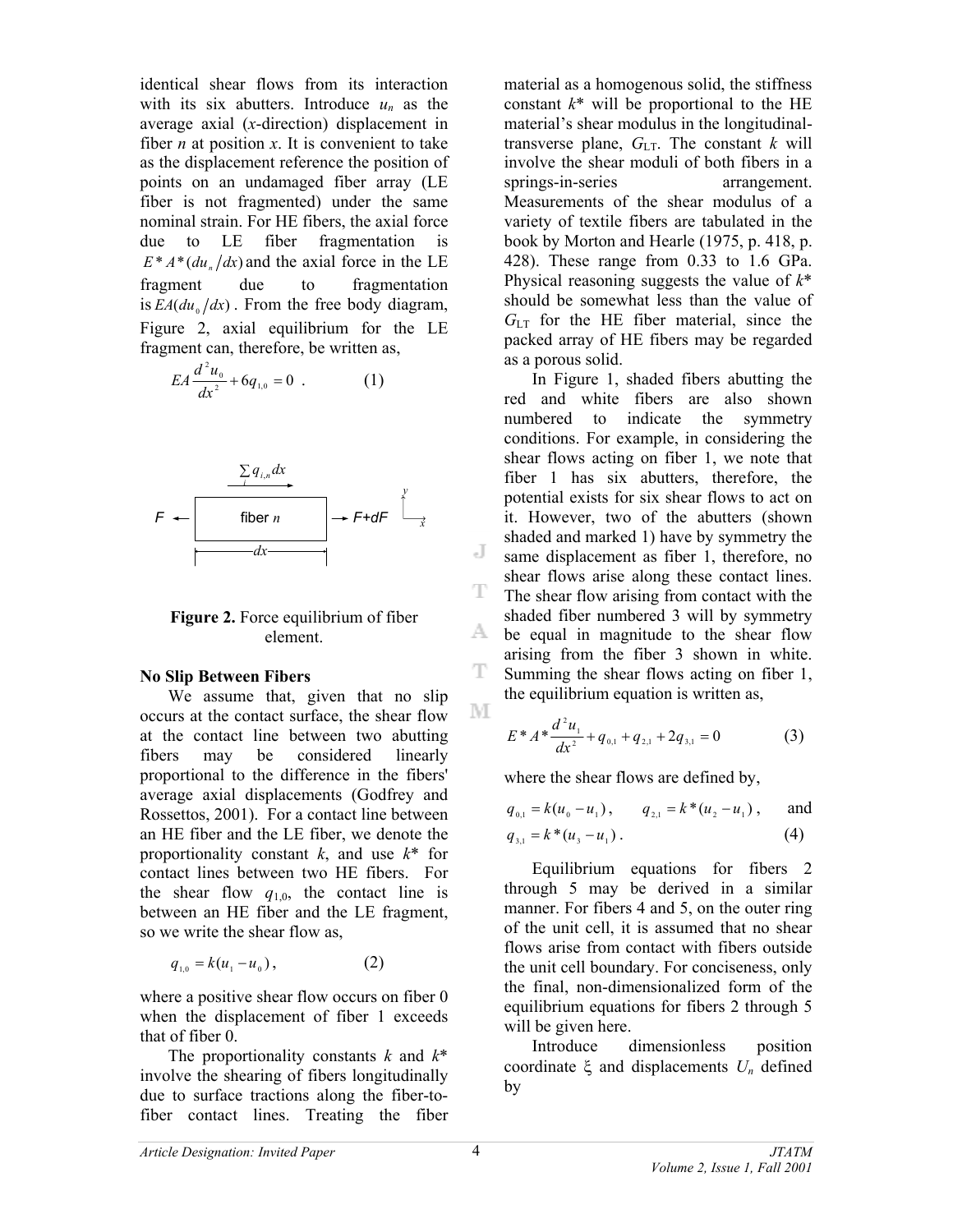$$
x = \sqrt{E^* A^* / k*} \xi
$$
,  $u_n = \varepsilon \sqrt{E^* A^* / k*} U_n$ . (5)

Putting Equation 2 into Equation 1 and Equations 4 into Equation 3, and nondimensionalizing, using Equations 5, dimensionless equilibrium equations for fiber 0 (LE fragment) and fiber 1, are written as,

$$
U''_0 + 6 \frac{E^* A^*}{EA} \left(\frac{k}{k^*}\right) (U_1 - U_0) = 0,
$$
  

$$
U''_1 + \frac{k}{k^*} U_0 - (3 + \frac{k}{k^*}) U_1 + U_2 + 2U_3 = 0
$$
 (6)

respectively, where primes denote differentiation with respect to ξ. Similarly, the dimensionless equations for fibers 2 through 5 are written as,

$$
U''_2 + U_1 - 6U_2 + 2U_3 + U_4 + 2U_5 = 0,
$$
  
\n
$$
U''_3 + 2U_1 + 2U_2 - 6U_3 + 2U_5 = 0,
$$
  
\n
$$
U''_4 + U_2 - 3U_4 + 2U_5 = 0,
$$
  
\n
$$
U''_5 + U_2 + U_3 + U_4 - 3U_5 = 0.
$$
 (7)

#### **Frictional Slip Of The LE Fragment**

We assume that slip occurs between the LE fragment and the abutting HE fibers in a region near the LE fragment tip,  $0 \le x \le a$ , where *a* is less than *l*. The shear flow acting along each slipping contact line is denoted *q*s. Axial equilibrium of the LE fragment in the region  $0 \le x \le a$  is written as

$$
EA\frac{d^2 u_0}{dx^2} - 6q_s = 0 \qquad (8)
$$

where the fragment slips relative to six abutting HE fibers.

The interaction of yarn twist and remote tension on the yarn gives rise to lateral compression within the yarn. As in Godfrey and Rossettos (2001), we assume Amontons' Law behavior at the slipping contact lines so that the contact line slip shear flow,  $q_s$ , is proportional to the contact line compressive force per unit length. Since the compressive forces are induced by yarn tension, the slip shear flow is to a first approximation proportional to the nominal strain,  $\varepsilon$ . Godfrey and Rossettos (2001) showed that the slip shear flow in squarepacked arrays could be estimated as,

$$
q_s \cong \mu d\overline{E} \varepsilon \eta \tag{9}
$$

where  $\mu$  is the coefficient of friction between slipping LE and HE fiber surfaces,

*d* is the average fiber layer-to-layer spacing,  $\overline{E}$  is the axial modulus of the fiber array where the array is smeared out into an effective homogeneous solid (units of force/length<sup>2</sup>), and  $\eta$  is a function of yarn surface helix angle and radial position of the fiber array within the yarn that determines the ratio of lateral compressive stress to axial stress on the fiber array.

Using Equations 5, Equation 8 may be nondimensionalized, giving,

$$
U''_0 - 6 \frac{E^* A^*}{E A} Q = 0 \t , \t (10)
$$

where  $\hat{O}$  is given by,

$$
Q = \frac{q_s}{\varepsilon \sqrt{k^* E^* A^*}} \approx \frac{\mu d\overline{E}\eta}{\sqrt{k^* E^* A^*}} \quad (11)
$$

In the second of Equations 11 we have used Equation 9. The parameter  $Q$  is seen to involve only properties of the constituent fibers, properties of the smeared fiber array, the position of the array within the yarn and J. the yarn twist (through η). Therefore, *Q* may be regarded as somewhat of a *material property* of the hybrid yarn. In the hexagonal array, the parameter *d* must be interpreted as a factor, having units of A. length, that relates the mean contact line compressive force/length to the lateral compressive stress in the fiber array. While Equation 11 suggests microstructural TVE. properties that are involved in *Q*, *Q* should be regarded as an empirical parameter, ultimately to be calibrated through appropriate experiments.

For fiber 1, frictional slip occurs along its contact line with the center LE fragment, but it is assumed no slip occurs between it and its other three abutters. The dimensionless equilibrium equation may be obtained from the equation for the nonslipping region, the second of Equations 7, by replacing the terms arising from the elastic interaction with fiber 0,  $(U_0 - U_1) k / k^*$ , with  $+Q$ , representing the frictional slip shear flow acting on fiber 1 in the positive *x*-direction (the LE fragment slips in the  $+$  *x*-direction). Therefore, equilibrium of fiber 1 in the region  $0 \le x \le a$ may be written as,

Щ.

Т.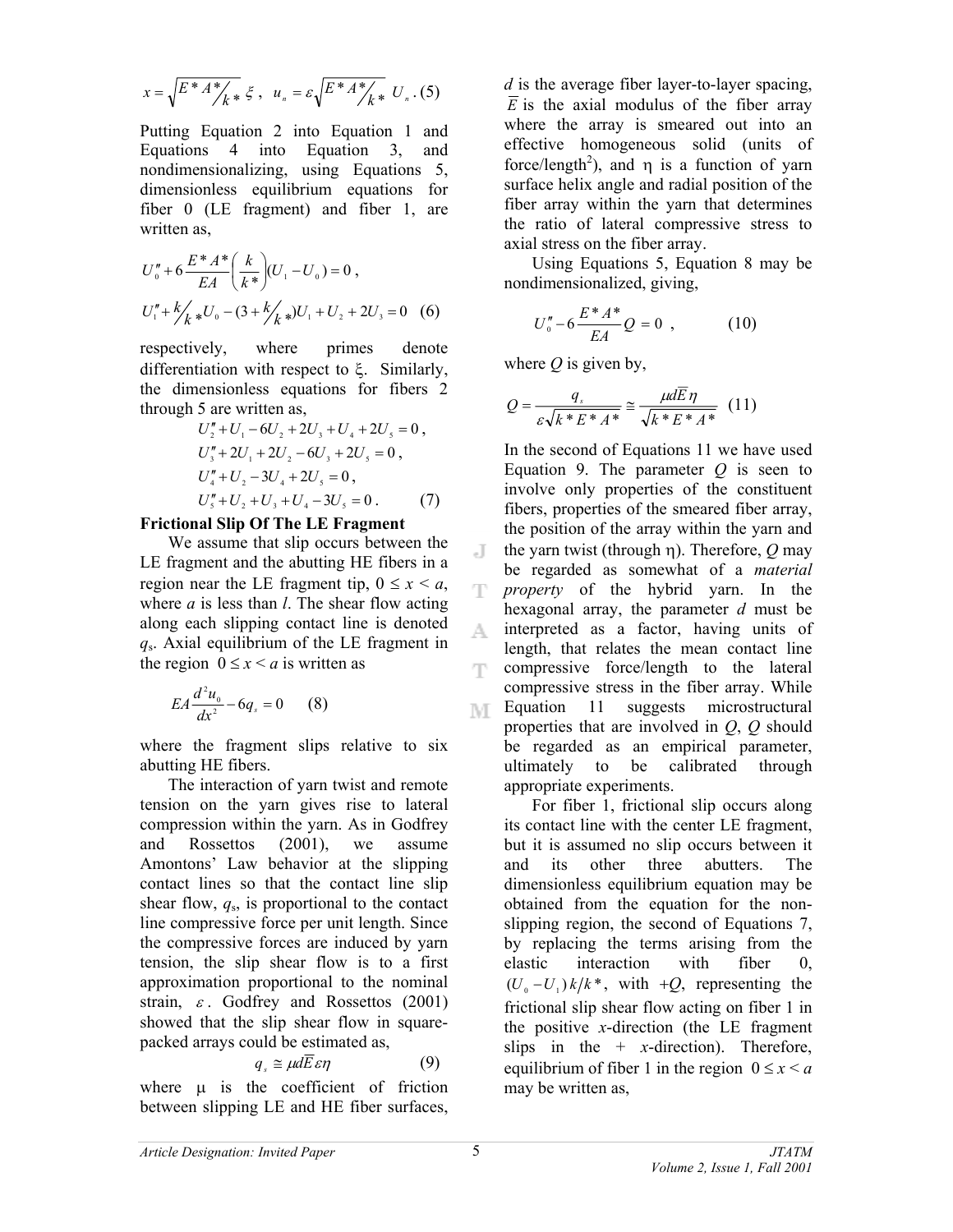$$
U''_1 - 3U_2 + U_2 + 2U_3 + Q = 0 \tag{12}
$$

#### **Boundary Value Problem**

The finite section *unit cell* of the fiber array has length *l*, one-half the length of the LE fragment. The dimensionless length of the unit cell is denoted *L*, where *L* is defined by  $l = \sqrt{E^* A^* / k^*} L$ , using Equations 5. The unit cell represents the repeating pattern of displacements occurring in the fiber array due to LE fiber breaks roughly evenly spaced at 2 *l* apart. Clearly,  $\xi = L (x = l)$  is a plane of symmetry for displacements due to damage, therefore, for all fibers we write,

$$
U_n(L) = 0 \tag{13}
$$

At  $x = 0$ , fiber 0 is stress free (broken), therefore, use of the definition of the displacement reference and Equations 5 leads to,

$$
U'_{0}(0) = -1 \t\t(14)
$$

A similar boundary condition to Equation 14 is developed in more detail by Godfrey & Rossettos (1999). For the intact HE fibers, ξ  $= 0$  is also a plane of symmetry, therefore,

 $U_{n}(0) = 0$ ,  $n \neq 0$ . (15)

Slip occurs between the LE fragment and its HE abutters in the region  $0 \le x \le a$ , where *a* is termed the extent of the slip region. The dimensionless slip region extent is denoted  $\alpha$ , where  $\alpha$  is defined by  $a = \sqrt{E^* A^* / k^*} \alpha$ , using Equations 5. We divide the unit cell into region I,  $0 \le \xi \le \alpha$ , where slip occurs along the LE fragment, and region II,  $\alpha \leq \xi \leq L$ , where no slip occurs. The system of equations for fiber equilibrium in region I consists of Equations 10, 12, and 7. In region II, the system includes Equations 6 and 7. Since all fibers are continuous at  $\xi = \alpha$ , the following continuity conditions hold, where Roman numeral superscripts I and II refer to the solution in regions I and II, respectively,

$$
U_n^{\prime}(\alpha) = U_n^{\prime\prime}(\alpha), \ U_n^{\prime\prime}(\alpha) = U_n^{\prime\prime\prime}(\alpha). \qquad (16)
$$

An additional continuity condition arises from the assumption that slipping is approached in a continuous fashion—the shear flows on the LE fragment in the nonslipping region approach those in the slipping region as  $\xi \to \alpha$ . Using Equations 6 and 10, this condition may be written as,

$$
Q = \frac{k}{k^*} \left\{ U_0^u(\alpha) - U_1^u(\alpha) \right\} . \qquad (17)
$$

The systems of equations for regions I and II are written in matrix form and solutions in each region are obtained using an eigenvector expansion technique, as described in detail for a similar boundary value problem in Godfrey and Rossettos (1999). The solution process is completed by selecting values of the slip region extent, α, and determining the values of the integration constants and parameter *Q*, such that the boundary and continuity conditions are satisfied.

In the results that follow, the parameter *E*\**A*\* / *EA* (the ratio of HE to LE fiber axial stiffness) is denoted *R*, after the notation used for a similar parameter in the hybrid composites literature (Fukuda and Chou, 1983).

#### **3. RESULTS AND DISCUSSION**

#### **Slip Region Extent**

J.

T

A

T

M

The behavior of the slip region extent, α, with increasing *Q* for various fragment lengths is exhibited in Figure 3. For the case shown,  $R$  (  $\equiv E^*A^*/EA$ ) = 1/3 and  $k/k^* = 1$ . A value of  $R=1/3$  would be typical for a cotton-nylon staple blended yarn. The square packing case (Godfrey and Rossettos, 2001) is seen to exhibit larger slip region extents than the present hexagonal packing case. The smaller slip extents seen in hexagonal arrays can be explained through the notion that LE fragments in hexagonally packed arrays experience greater restraint against slipping through the additional contact lines with abutting HE fibers as compared with LE fragments in square packed arrays.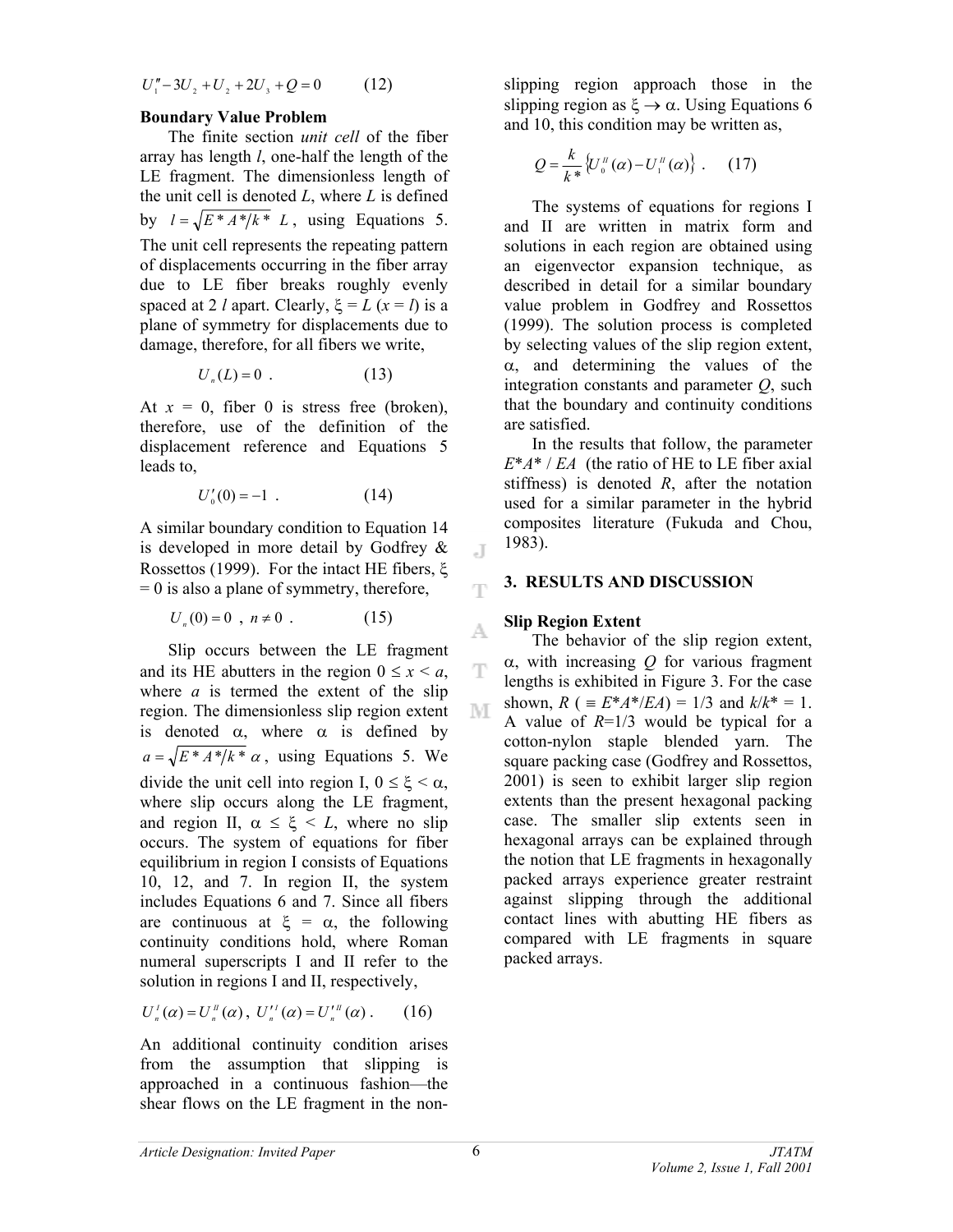

**Figure 3.** Slip extent, α, for various fragment lengths, *L*, with increasing values of *Q*. Hexagonal packing case shown in blue, square packing shown in yellow. *R*=1/3, *k*/*k*\*=1.

#### **Load Contribution Of LE Fragment**

Our interest is in the degree to which LE fragments act to reinforce the yarn and continue to participate in carrying the yarn's tensile load despite the fragmentation process. As a measure of reinforcement provided by the LE fragment, we investigate the total load on the fragmented unit cell as compared with the load a similar unit cell without the reinforcing fragment. To obtain the total load on the unit cell, denoted *f*, we note that the total tension in each HE fiber in the unit cell is  $E^* A^* (\varepsilon + du_n/dx)$ , where the ε term occurs due to the definition of the displacement reference. Evaluating the load on the unit cell at  $\xi = 0$  simplifies matters since the tension is zero on the LE fragment at the fragment tip. The total load, *f*, on the unit cell is computed by summing the HE fiber tensions at  $\xi = 0$  for the 36 HE fibers in the unit cell. Using Equations 5, and referring to Figure 1, *f* can be written as,

$$
f = E^* A^* \varepsilon \bigg( 6 \sum_{n=1}^4 U'_n(0) + 12 U'_5(0) + 36 \bigg) \tag{18}
$$

The total load *f* does not give a direct indication of the influence of the LE fragment, since *f* depends on the arbitrary size of the unit cell. The load contribution of the LE fragment, *f*LE, is sought by subtracting out the effect of the HE fibers through the use of a *comparison cell*, where the LE fragment has been removed and its position left vacant. We note that the load on the *comparison cell*, denoted  $f_{\text{HE}}$ , is simply *E*\**A*\* ε times the number of HE fibers in the unit cell. The load contribution of the LE fragment, defined by  $f_{LE} = f - f_{HE}$ , may be written, using Equation 19, as,

$$
f_{LE} = E^* A^* \varepsilon \bigg( 6 \sum_{n=1}^4 U'_n(0) + 12 U'_5(0) \bigg) \tag{19}
$$

A convenient feature of *f*LE is that its value is a direct measure of the effectiveness of the reinforcement provided by the fragments: when the value of  $f_{LE}$  falls below *E*\**A*\* ε, the fragmented blended fiber array carries less load at a given strain than an array consisting only of HE fibers.



**Figure 4.** Non-dimensional Load Contribution of the LE fragment, *f*LE / *E*\**A*\* ε, with increasing *Q*. Hexagonal packing case shown in blue, square packing shown in yellow. *R*=1/3, *k*/*k*\*=1.

The behavior of the LE fragment load contribution, *f*LE, nondimensionalized by *E*\**A*\* ε, is exhibited in Figure 4. With increasing *Q*, the LE fragment is seen to provide a greater load contribution. As

J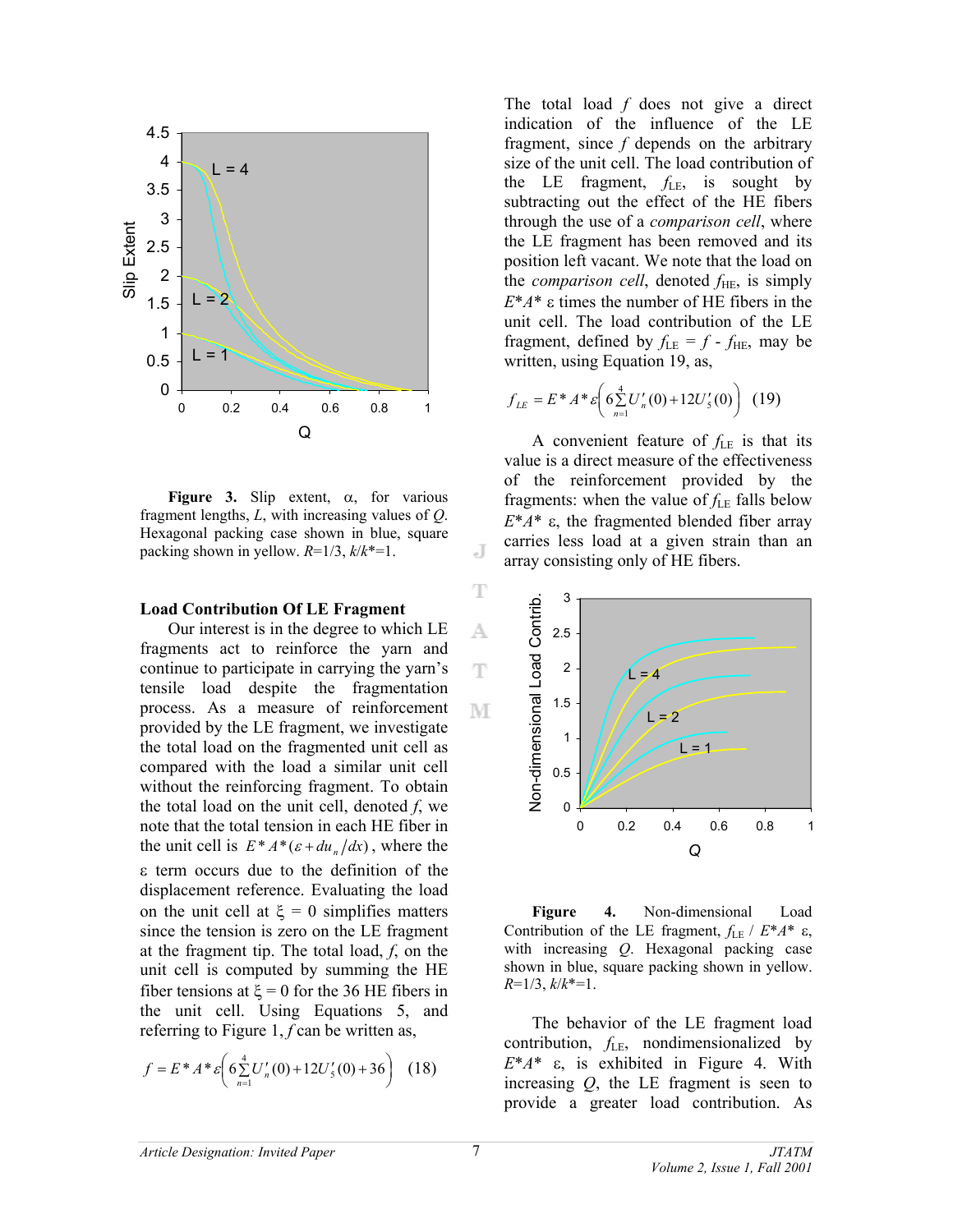expected, longer fragments exhibit higher load contributions than shorter fragments. The hexagonal packing case exhibits higher LE fragment load contribution than the square packing case for given values of *Q*. Higher values of load contribution indicate better reinforcement of the yarn by the LE fragments. These results suggest that both the packing density, reflected here in our study of hexagonal versus square packing, and the parameter *Q*, are important material properties to consider in the design of blended yarns intended to support high loads during fragmentation.

## **Peak Fiber and Fragment Strains**

When the fragmented fiber array is extended, local axial strains in each fiber/fragment distribute themselves such that the fiber array remains in equilibrium locally while exhibiting the prescribed global average strain of  $\varepsilon$ . In the HE fibers, peak strains, greater than  $\varepsilon$ , occur in the fibers adjacent to the fragment tip, i.e., fiber 1 at  $x = 0$ . In the LE fragments, peak strains occur at the fragment mid-point,  $x = L$ . The peak strains in the LE fragments will be less than  $\varepsilon$  since a significant fraction of the fragment's total displacement generally arises through slip of the fragment tip.



**Figure 5.** Peak strain  $\ell \varepsilon$  in HE fibers abutting LE fragment. Hexagonal packing case shown in blue, square packing in yellow. *R*=1/3, *k*/*k*\*=1.

Peak strains in the HE fibers and LE fragment are exhibited in Figures 5 and 6, respectively. For moderate to high values of *Q*, peak HE fiber strains are seen to be lower for hexagonal packing versus square

packing, particularly for larger fragment sizes. At low values of *Q*, the regime where fricitional slippage effects dominate, peak HE fiber strains are the same for both packing schemes. LE fragment peak strains are higher for hexagonal as compared with square packing.



**Figure 6.** Peak strain /  $\varepsilon$  in LE fragment. Hexagonal packing case shown in blue, square packing in yellow.  $R=1/3$ ,  $k/k^*=1$ .

Ŧ Taken together, the results for peak fiber/fragment strains and LE fragment load contribution suggest that blended fiber A. arrays with increased packing density provide improved mechanical performance T in post-fragmentation yarn extension. The LE fragment provides better reinforcement M. of the fiber array in the more densely packed hexagonal configuration. Since more densely packed fiber arrays do not lead to higher peak strains in the HE fibers, increased packing density is not expected to reduce the rupture strain of the yarn and may increase it somewhat for moderate to high *Q* values. Higher peak LE fragment strains in the hexagonal versus square packed array suggest that the progressive fragmentation of the LE fragment will proceed at a higher rate in more densely packed arrays. Therefore, we expect at a given yarn extension, more densely packed fiber arrays will exhibit shorter mean LE fragment lengths (the fragments have experienced a greater number of successive breaks) than less densely packed arrays.

J